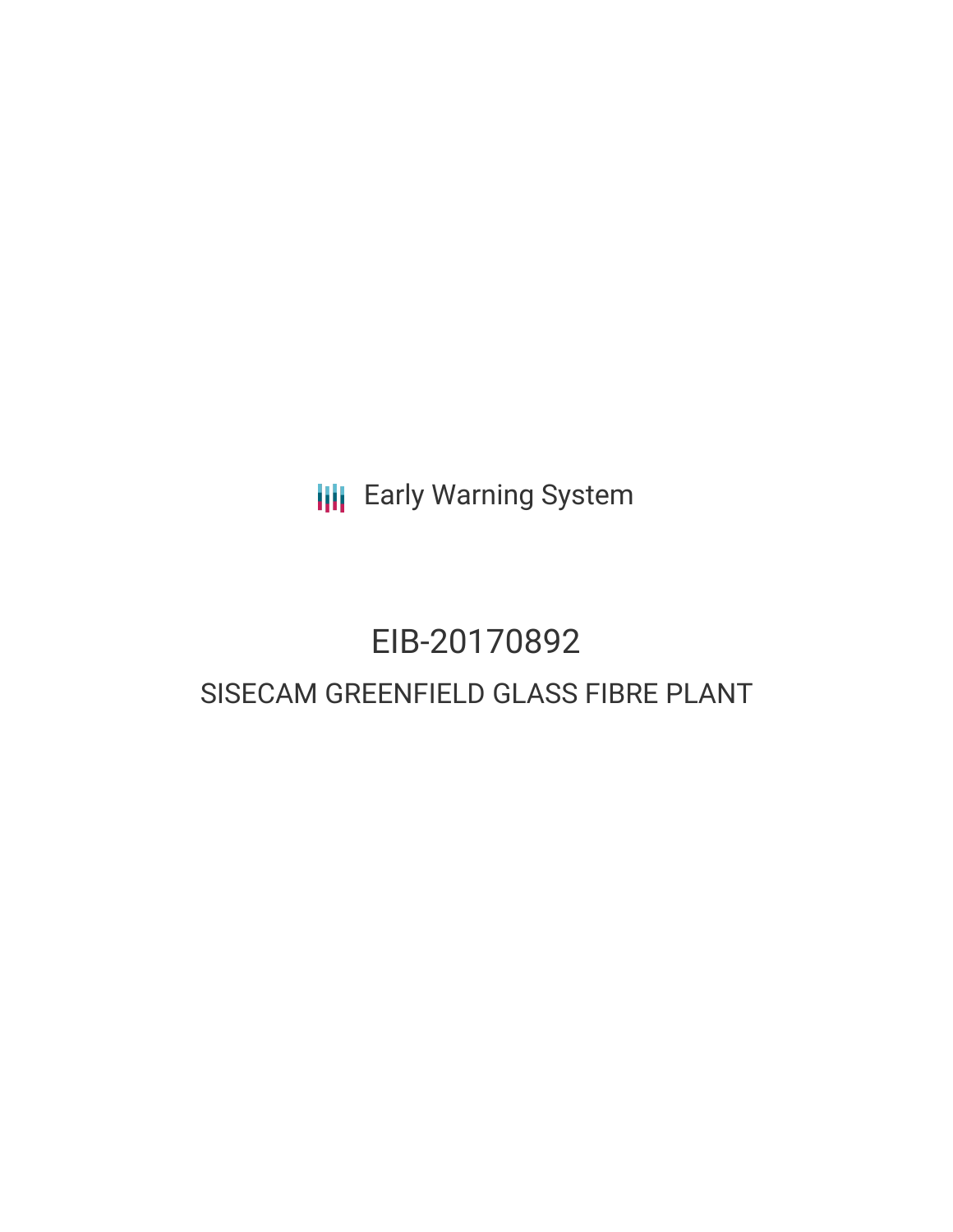## **Quick Facts**

| <b>Countries</b>               | Turkey                             |
|--------------------------------|------------------------------------|
| <b>Specific Location</b>       | <b>Balikesir</b>                   |
| <b>Financial Institutions</b>  | European Investment Bank (EIB)     |
| <b>Status</b>                  | Proposed                           |
| <b>Bank Risk Rating</b>        | U                                  |
| <b>Borrower</b>                | TURKIYE SISE VE CAM FABRIKALARI AS |
| <b>Sectors</b>                 | Construction, Industry and Trade   |
| <b>Investment Type(s)</b>      | Loan                               |
| <b>Investment Amount (USD)</b> | $$59.85$ million                   |
| <b>Project Cost (USD)</b>      | \$137.65 million                   |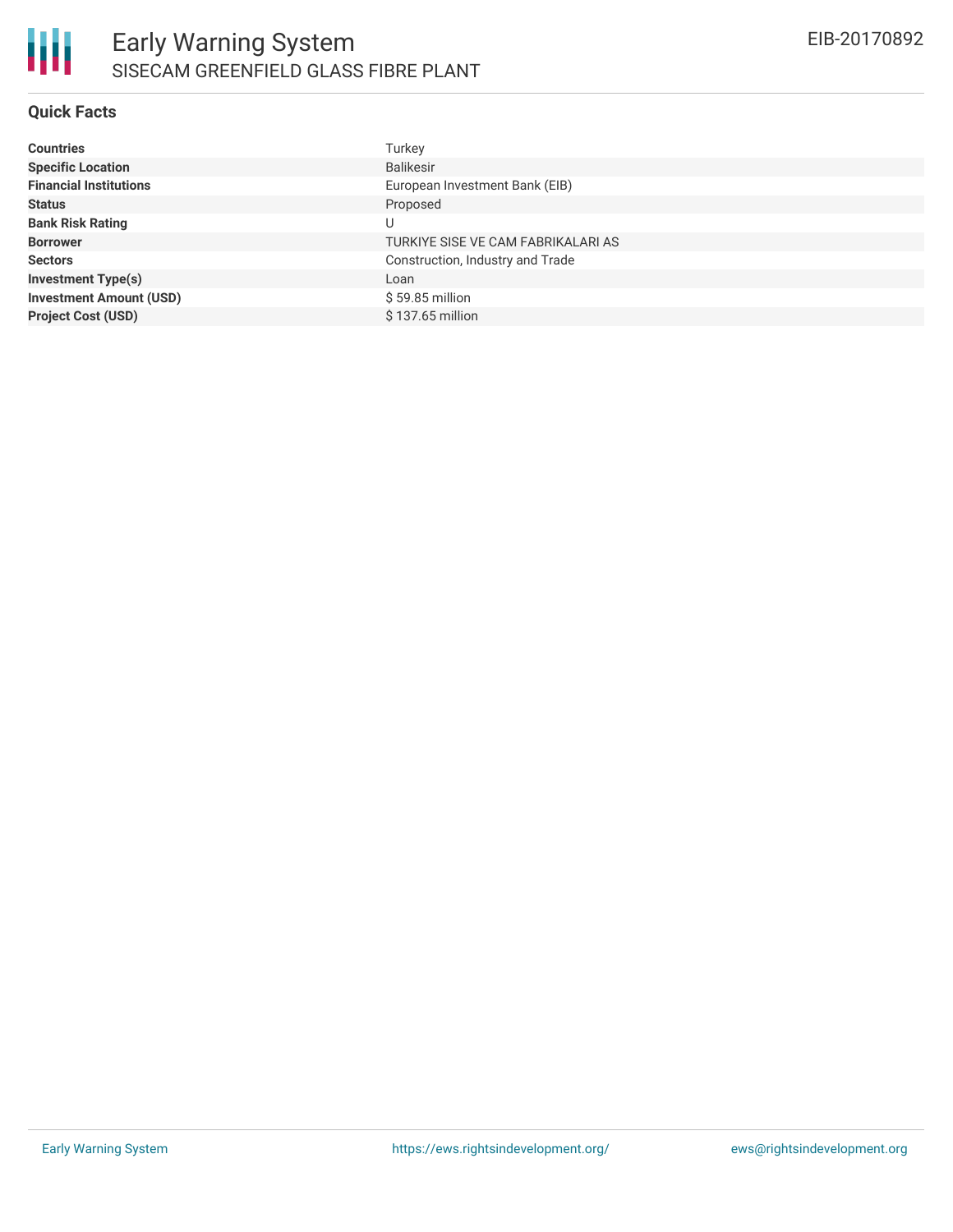

## **Project Description**

This project provides financing for the construction of a greenfield glass fibre manufacturing plant, located in the industrial zone of Balikesir. Construction is expected to be completed by the end of 2018.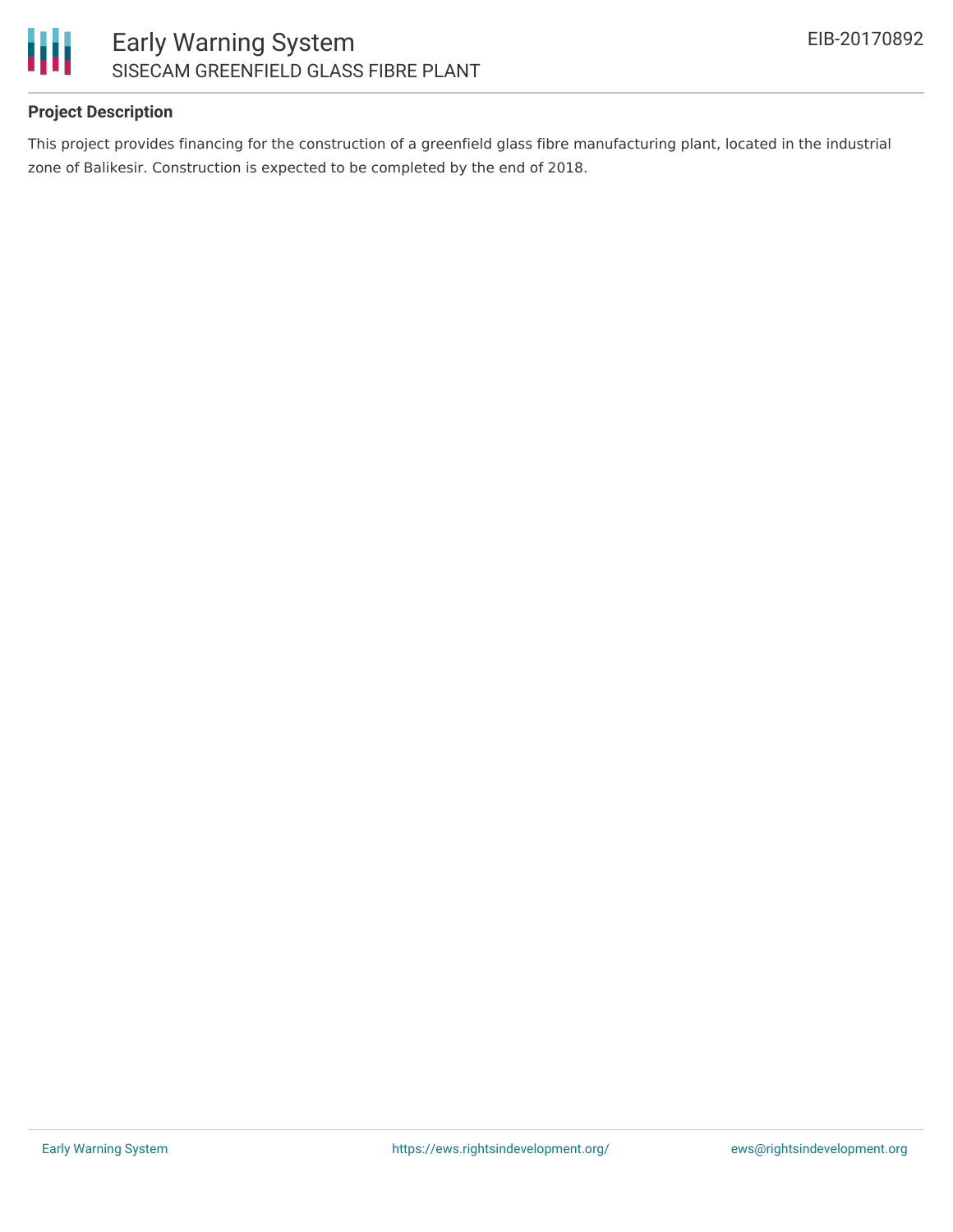

## **Investment Description**

European Investment Bank (EIB)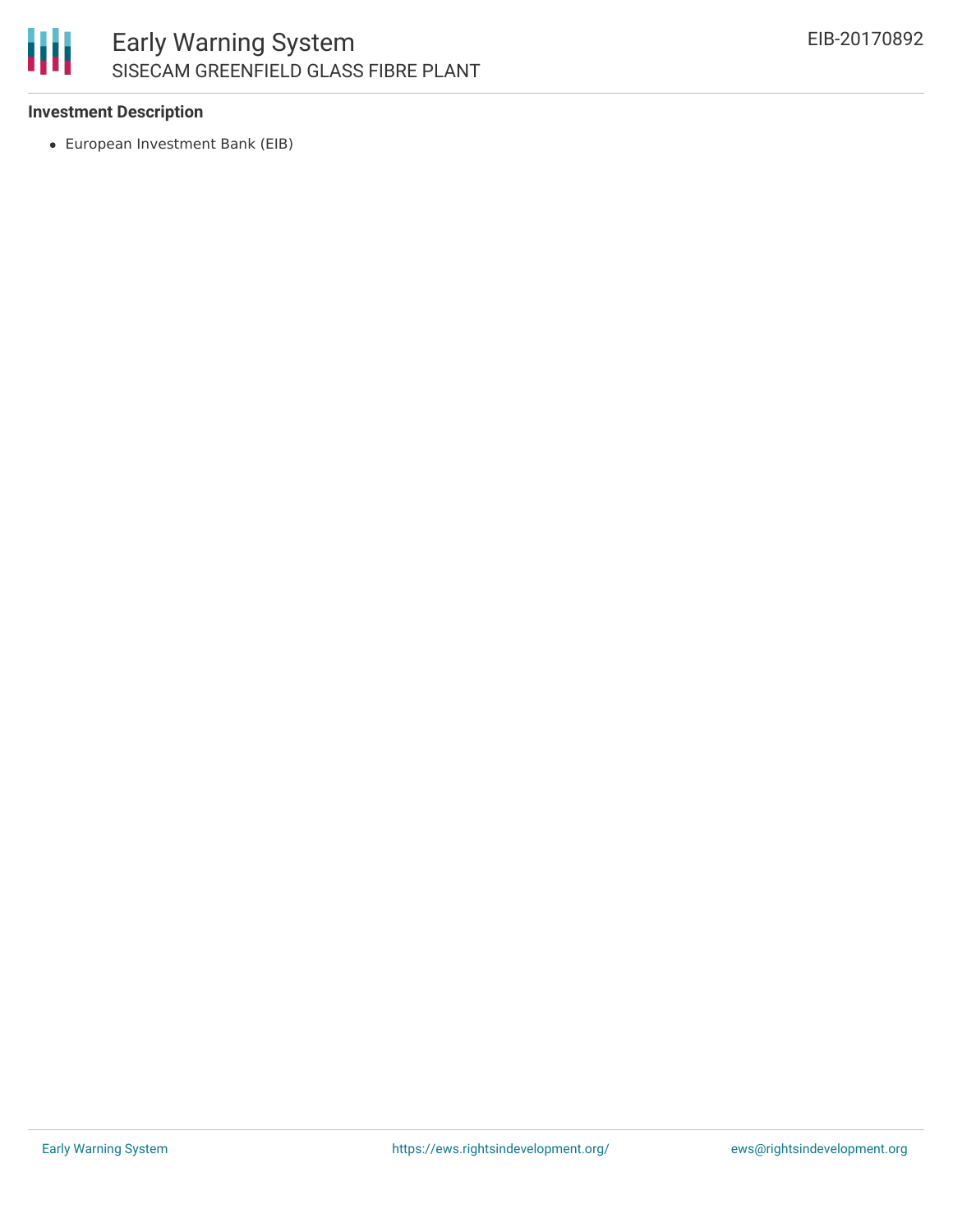

# Early Warning System SISECAM GREENFIELD GLASS FIBRE PLANT

| <b>Private Actor 1</b> | <b>Private Actor</b><br>1 Role | <b>Private Actor</b><br>1 Sector | <b>Relation</b>          | <b>Private Actor 2</b>                     | <b>Private Actor</b><br>2 Role | <b>Private Actor</b><br>2 Sector |
|------------------------|--------------------------------|----------------------------------|--------------------------|--------------------------------------------|--------------------------------|----------------------------------|
|                        | $\sim$                         |                                  | $\overline{\phantom{0}}$ | Turkiye Is Bankasi Anonim Sirketi (Isbank) | Parent Company                 | $\overline{\phantom{a}}$         |
|                        |                                |                                  | $\overline{\phantom{a}}$ | Turkiye Sise Ve Cam Fabrikalari A.S.       | Client                         | $\overline{\phantom{a}}$         |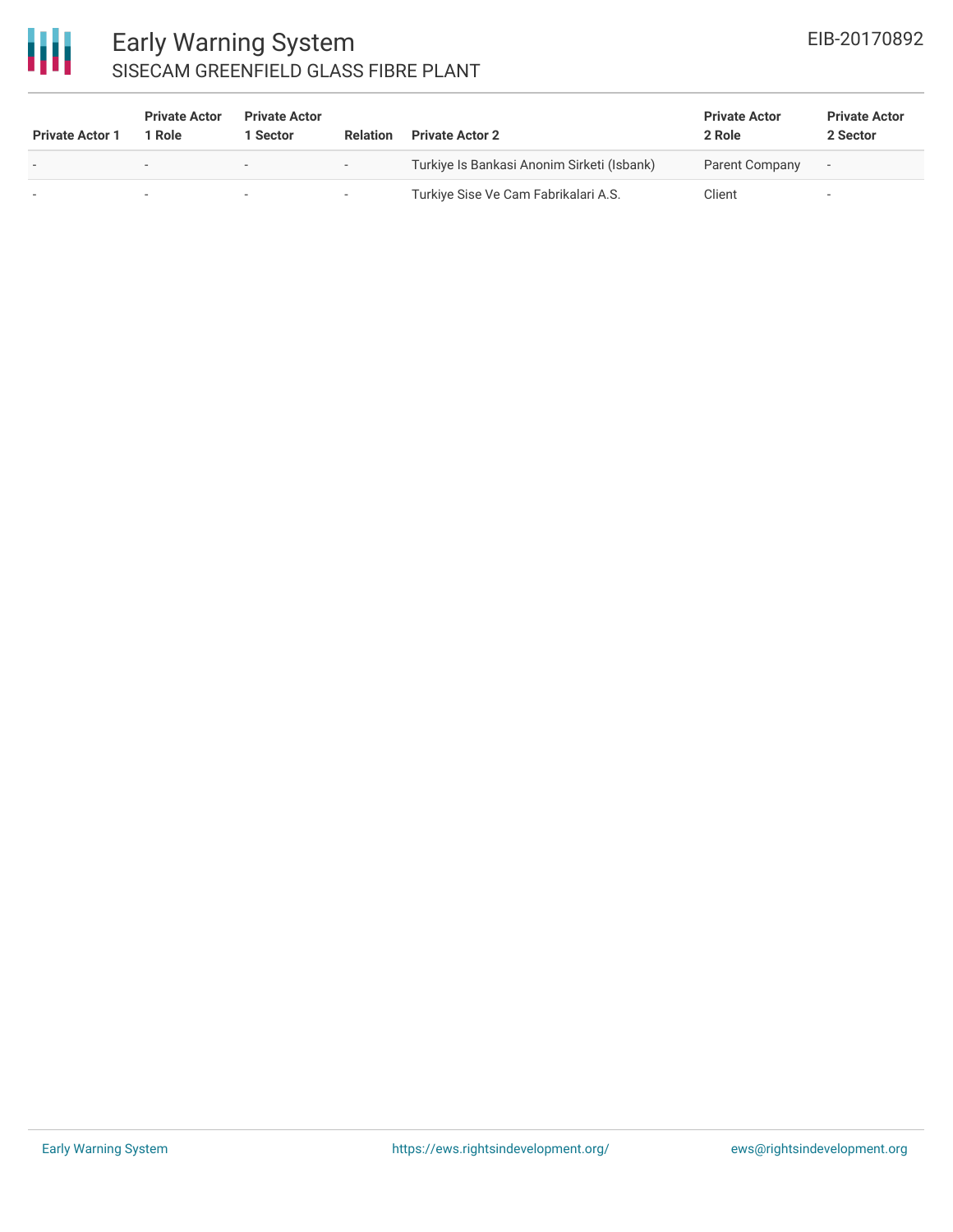## **Contact Information**

No contact information available at time of writing.

## **ACCOUNTABILITY MECHANISM OF EIB**

The EIB Complaints Mechanism is designed to facilitate and handle complaints against the EIB by individuals, organizations or corporations affected by EIB activities. When exercising the right to lodge a complaint against the EIB, any member of the public has access to a two-tier procedure, one internal - the Complaints Mechanism Office - and one external - the European Ombudsman. A complaint can be lodged via a written communication addressed to the Secretary General of the EIB, via email to the dedicated email address complaints@eib.org, by completing the online complaint form available at the following address: http://www.eib.org/complaints/form, via fax or delivered directly to the EIB Complaints Mechanism Division, any EIB local representation office or any EIB staff. For further details, check:

http://www.eib.org/attachments/strategies/complaints\_mechanism\_policy\_en.pdf

When dissatisfied with a complaint to the EIB Complaints Mechanism, citizens can then turn towards the European Ombudsman. A memorandum of Understanding has been signed between the EIB and the European Ombudsman establishes that citizens (even outside of the EU if the Ombudsman finds their complaint justified) can turn towards the Ombudsman on issues related to 'maladministration' by the EIB. Note that before going to the Ombudsman, an attempt must be made to resolve the case by contacting the EIB. In addition, the complaint must be made within two years of the date when the facts on which your complaint is based became known to you. You can write to the Ombudsman in any of the languages of the European Union. Additional details, including filing requirements and complaint forms, are available at: http://www.ombudsman.europa.eu/atyourservice/interactiveguide.faces